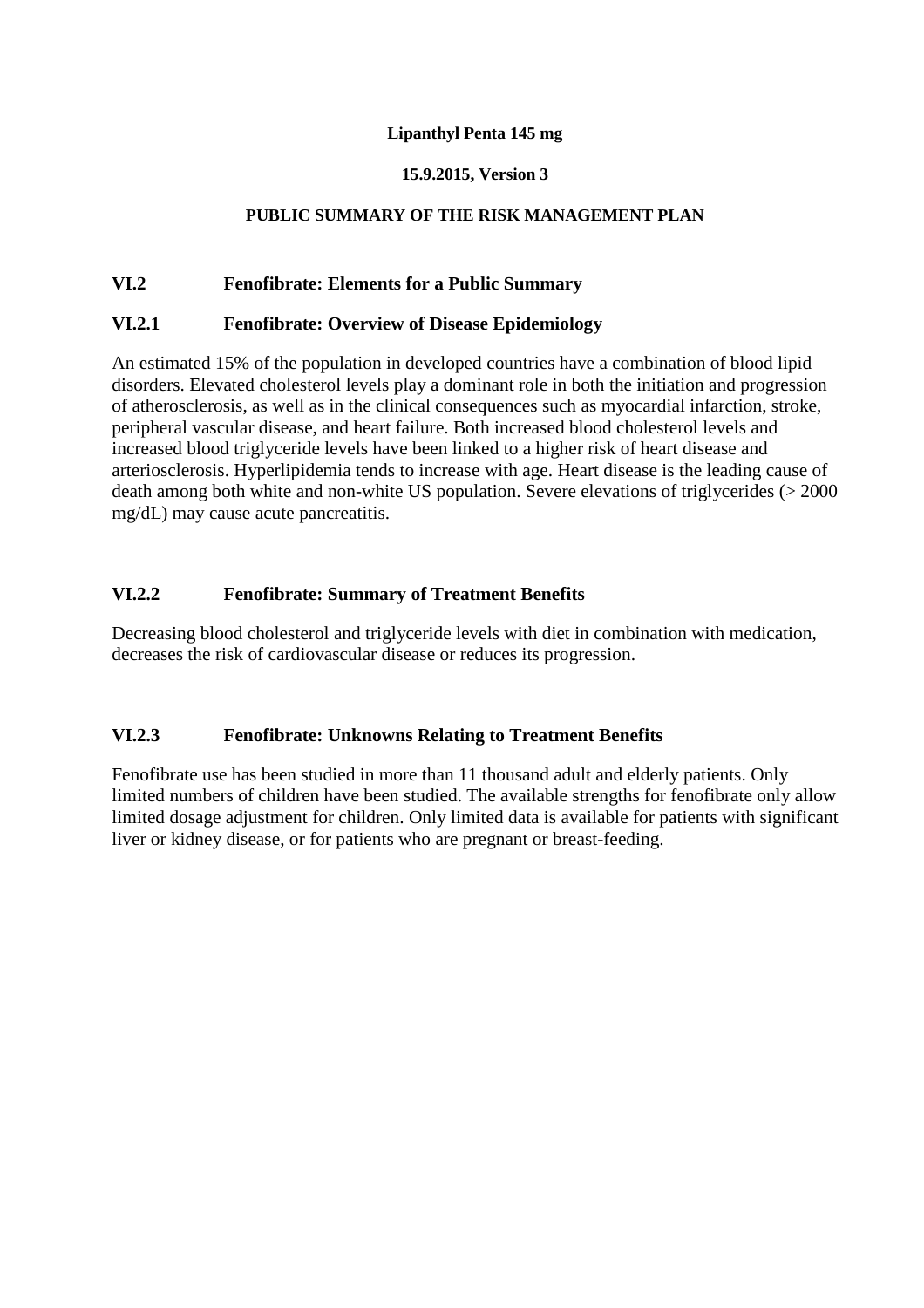# **VI.2.4 Fenofibrate: Summary of Safety Concerns**

# **Summary of the Risk Management Plan**

| <b>Safety Concern</b>             | <b>Proposed</b><br>Pharmacovigilance<br><b>Activities (Routine</b><br>and Additional) | <b>Proposed Risk Minimization</b><br><b>Activities (Routine and Additional)</b>                                                                                                     |
|-----------------------------------|---------------------------------------------------------------------------------------|-------------------------------------------------------------------------------------------------------------------------------------------------------------------------------------|
| <b>Important identified risks</b> |                                                                                       |                                                                                                                                                                                     |
| Cholelithiasis                    | Routine<br>pharmacovigilance                                                          | Gallbladder disease is a<br>contraindication                                                                                                                                        |
|                                   |                                                                                       | Labeled undesirable effect                                                                                                                                                          |
| Pancreatitis                      | Routine<br>pharmacovigilance                                                          | ٠<br>Chronic or acute pancreatitis<br>(with the exception of acute<br>pancreatitis due to severe<br>hypertriglyceridemia) is a<br>contraindication                                  |
|                                   |                                                                                       | Warning about pancreatitis risk is<br>included in SPC                                                                                                                               |
|                                   |                                                                                       | Labeled undesirable effect                                                                                                                                                          |
| Myopathy/rhabdomyolysis           | Routine<br>pharmacovigilance                                                          | Warning about this risk,<br>$\bullet$<br>including description of risk<br>factors, symptoms and risk<br>minimization recommendations is<br>included in SPC                          |
|                                   |                                                                                       | Labeled undesirable effect                                                                                                                                                          |
| Drug-induced hepatitis            | Routine<br>pharmacovigilance                                                          | $\bullet$<br>Warning about this risk,<br>including description of risk<br>factors, monitoring<br>recommendations, symptoms,<br>and risk minimization measures<br>is included in SPC |
|                                   |                                                                                       | Labeled undesirable effect                                                                                                                                                          |
| Elevations in serum<br>creatinine | Routine<br>pharmacovigilance                                                          | Warning about this risk,<br>including monitoring<br>recommendations is included in                                                                                                  |

# **Table 64. Fenofibrate: Summary of the Risk Management Plan**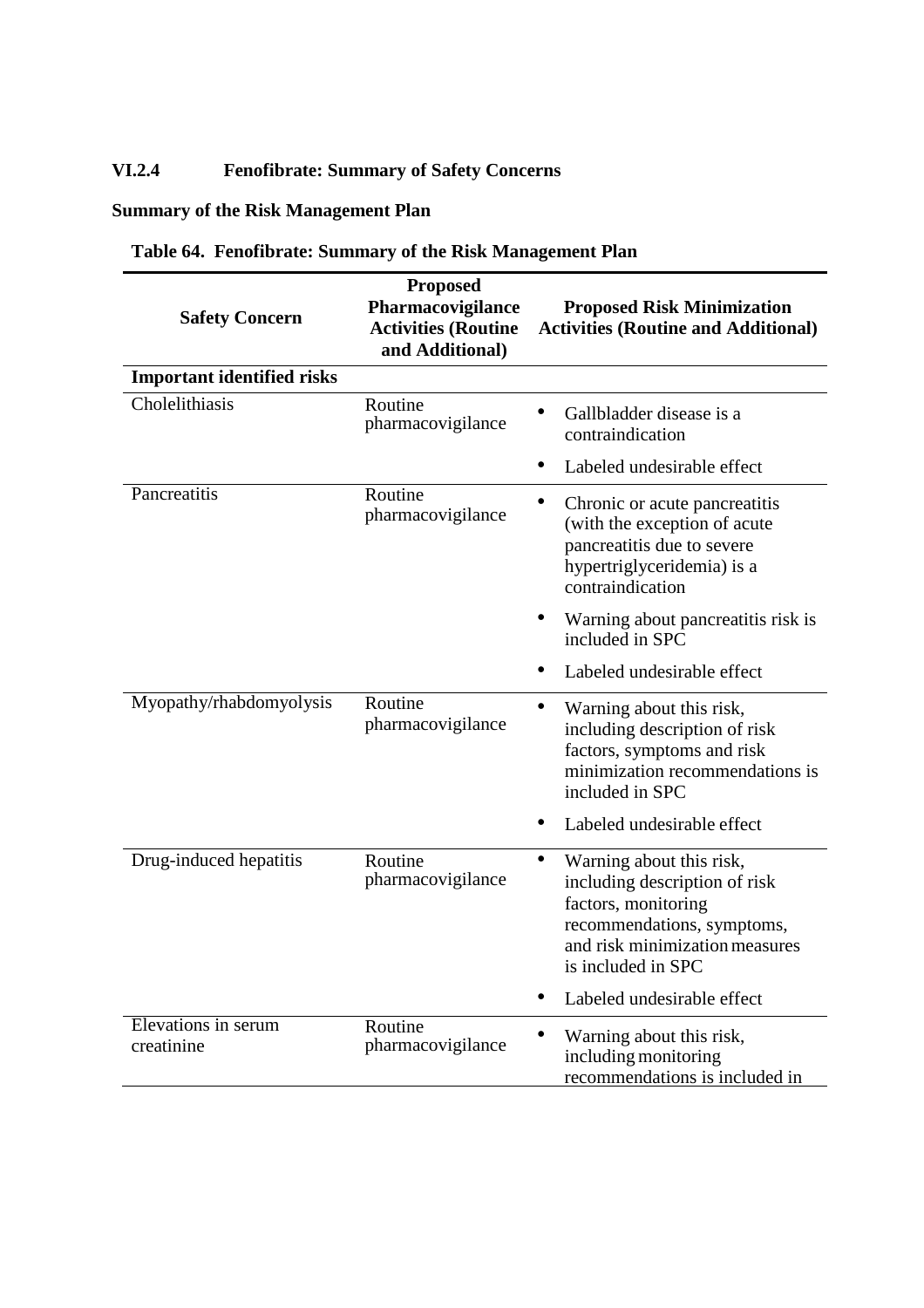| <b>Safety Concern</b>                                                                         | <b>Proposed</b><br>Pharmacovigilance<br><b>Activities (Routine</b><br>and Additional)                      | <b>Proposed Risk Minimization</b><br><b>Activities (Routine and Additional)</b>                                       |
|-----------------------------------------------------------------------------------------------|------------------------------------------------------------------------------------------------------------|-----------------------------------------------------------------------------------------------------------------------|
|                                                                                               |                                                                                                            | <b>SPC</b>                                                                                                            |
|                                                                                               |                                                                                                            | Labeled undesirable effect                                                                                            |
| Photosensitivity                                                                              | Routine<br>pharmacovigilance                                                                               | Known photoallergy or<br>phototoxic reaction during<br>treatment with fibrates or<br>ketoprofen is a contraindication |
|                                                                                               |                                                                                                            | Labeled undesirable effect                                                                                            |
| Venothromboembolic<br>disease                                                                 | Routine<br>pharmacovigilance                                                                               | Results of FIELD study are<br>communicated in Undesirable<br>Effects section of the SPC                               |
| Severe cutaneous reactions                                                                    | Routine<br>pharmacovigilance                                                                               | Labeled undesirable effect                                                                                            |
| Interstitial lung disease                                                                     | Routine<br>pharmacovigilance                                                                               | Labeled undesirable effect                                                                                            |
| <b>Important potential risks</b>                                                              |                                                                                                            |                                                                                                                       |
| Increased risk of Major<br><b>Adverse Cardiac Events in</b><br>women on combined<br>treatment | Routine<br>pharmacovigilance<br>Performance of an<br>additional clinical<br>trial in high risk<br>patients | Summary results of the subgroup<br>analysis of the ACCORD Lipid<br>study are included in the US and<br>EU labeling    |
| Increased homocysteine<br>blood levels                                                        | Routine<br>pharmacovigilance                                                                               | Labeled undesirable effect                                                                                            |
| <b>Missing information</b>                                                                    |                                                                                                            |                                                                                                                       |
| Children/adolescents $(< 18$<br>years)                                                        | Routine<br>pharmacovigilance                                                                               | • Lack of data is appropriately<br>communicated in the SPC                                                            |
| Pregnant/lactating women                                                                      | Routine<br>pharmacovigilance                                                                               | Lack of data is appropriately<br>communicated in the SPC                                                              |
| Patients with severe renal<br>impairment                                                      | Routine<br>pharmacovigilance                                                                               | Severe chronic kidney disease is<br>a contraindication for fenofibrate                                                |
|                                                                                               |                                                                                                            | Dosing recommendations for<br>patients with (non-severe) renal                                                        |

# **Table 64. Fenofibrate: Summary of the Risk Management Plan**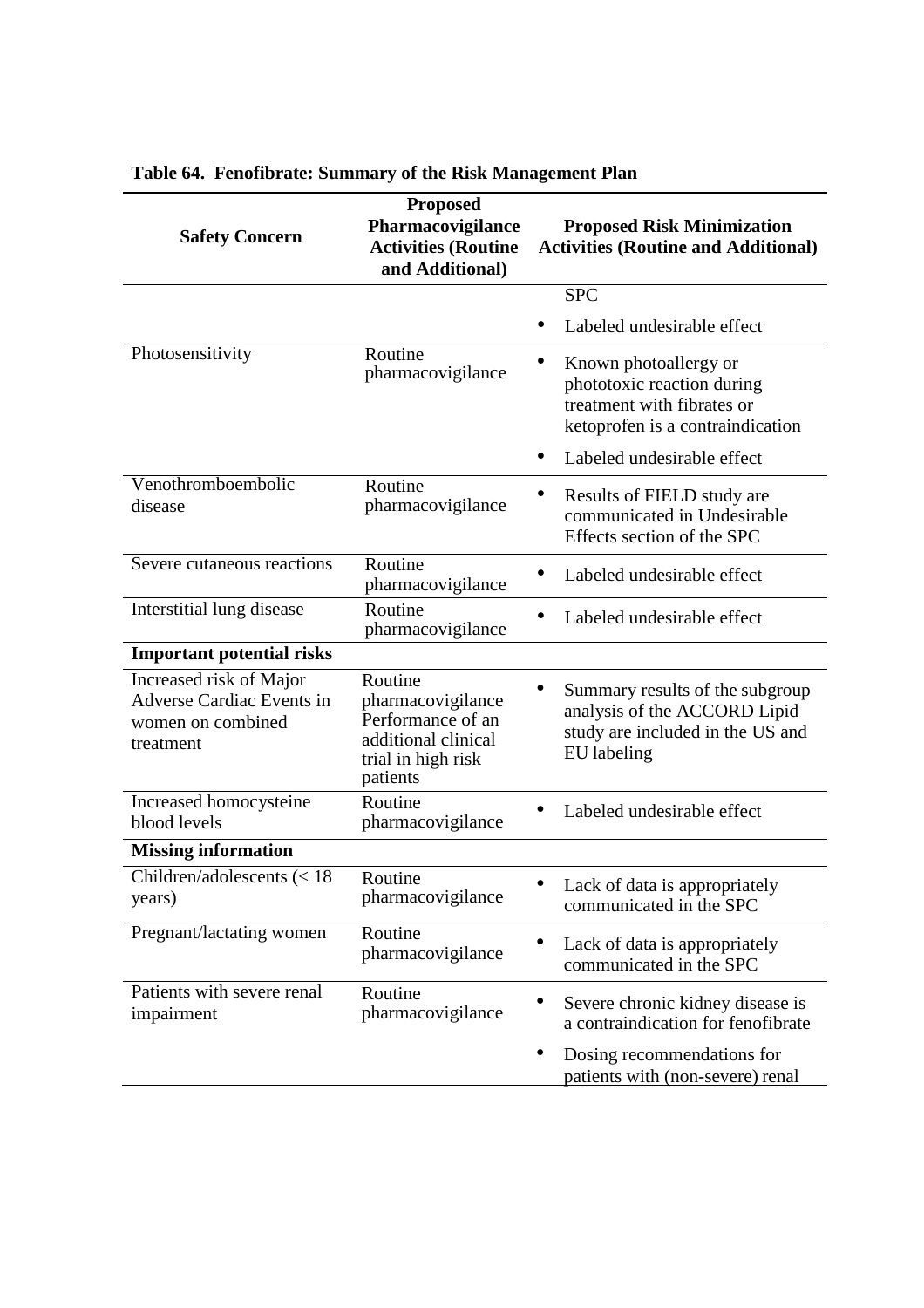| <b>Safety Concern</b>                  | <b>Proposed</b><br>Pharmacovigilance<br><b>Activities (Routine</b><br>and Additional) | <b>Proposed Risk Minimization</b><br><b>Activities (Routine and Additional)</b>                                                               |
|----------------------------------------|---------------------------------------------------------------------------------------|-----------------------------------------------------------------------------------------------------------------------------------------------|
|                                        |                                                                                       | impairment                                                                                                                                    |
| Patients with hepatic<br>insufficiency | Routine<br>pharmacovigilance                                                          | Hepatic insufficiency (including<br>٠<br>biliary cirrhosis and unexplained<br>persistent liver function<br>abnormality) is a contraindication |

## **Table 64. Fenofibrate: Summary of the Risk Management Plan**

### **VI.2.5 Fenofibrate: Summary of Additional Risk Minimization Measures by Safety Concern**

No additional risk minimization measures are foreseen.

# **VI.2.6 Fenofibrate: Planned Post-Authorization Development Plan**

No post-authorization efficacy studies are planned.

## **VI.2.7 Fenofibrate: Summary of Changes to the Risk Management Plan over Time**

| <b>Version</b> | <b>Date</b>  | <b>Safety Concerns</b>                                                                                                                                                                                                                                                                           | <b>Comment</b>                                                                                                                                                                                                                                          |
|----------------|--------------|--------------------------------------------------------------------------------------------------------------------------------------------------------------------------------------------------------------------------------------------------------------------------------------------------|---------------------------------------------------------------------------------------------------------------------------------------------------------------------------------------------------------------------------------------------------------|
|                | January 2012 | New data for fenofibric<br>acid treatment with or<br>without various statins was<br>added (Studies M06-844,<br>M06-884 and M10-667).<br>Post-marketing safety data<br>and information on<br>labeling for other similar<br>products was updated to<br>reflect currently available<br>information. | The RMP for fenofibrate, fenofibric<br>acid and fenofibrate/simvastatin,<br>concerned a merge of the<br>information from the originally<br>separate RMPs for the individual<br>products fenofibrate,<br>fenofibrate/simvastatin and<br>fenofibric acid. |

|  |  | Table 65. Fenofibrate: List of Major Changes to the Risk Management Plan |
|--|--|--------------------------------------------------------------------------|
|  |  |                                                                          |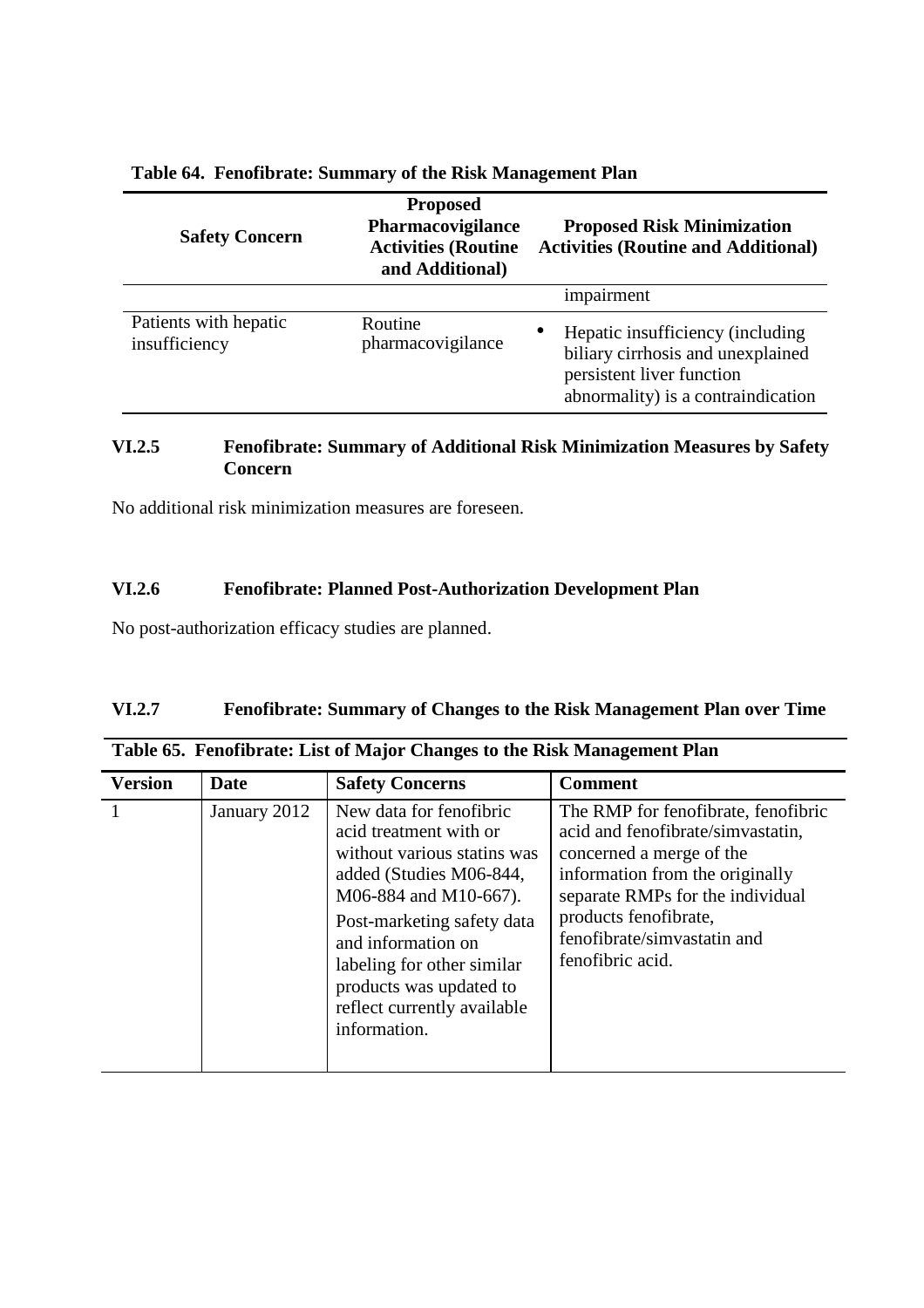| Table 65. Fenofibrate: List of Major Changes to the Risk Management Plan |                   |                                                                                                                                                                                                                                                                          |                                                                                                                                                                                                                                                                                                                                                                                                                                                                                                                                                                                                                                                                  |
|--------------------------------------------------------------------------|-------------------|--------------------------------------------------------------------------------------------------------------------------------------------------------------------------------------------------------------------------------------------------------------------------|------------------------------------------------------------------------------------------------------------------------------------------------------------------------------------------------------------------------------------------------------------------------------------------------------------------------------------------------------------------------------------------------------------------------------------------------------------------------------------------------------------------------------------------------------------------------------------------------------------------------------------------------------------------|
| <b>Version</b>                                                           | <b>Date</b>       | <b>Safety Concerns</b>                                                                                                                                                                                                                                                   | <b>Comment</b>                                                                                                                                                                                                                                                                                                                                                                                                                                                                                                                                                                                                                                                   |
| 1.1                                                                      | September<br>2012 |                                                                                                                                                                                                                                                                          | Comments and requests from the<br>PRAC/CHMP assessments were<br>addressed.                                                                                                                                                                                                                                                                                                                                                                                                                                                                                                                                                                                       |
| $\overline{2}$                                                           | 08 MAY 2013       | No significant changes to<br>the information contained<br>occurred, other than<br>inserting existing sections<br>into the changed sequence<br>in the new template with<br>correction of references to<br>tables and sections and<br>some other resultant minor<br>edits. | Edition 2 of the RMP for fenofibrate,<br>fenofibric acid and<br>fenofibrate/simvastatin merged the<br>comments and requests of the PRAC<br>/CHMP, as included in version 1.1<br>for fenofibrate/simvastatin into the<br>combined RMP in new RMP format.<br>The numbers of post-marketing case<br>reports in the sections on identified<br>and potential risks were updated<br>from the data lock date of Oct 2011<br>to 28 February 2013. Due to the<br>limited changes in numbers of<br>reports, these changes did not impact<br>the benefit - risk balance.                                                                                                    |
| 2.1                                                                      | 05 DEC 2013       | $\overline{\phantom{m}}$                                                                                                                                                                                                                                                 | Edition 2.1 of the RMP included one<br>section VI for each product.                                                                                                                                                                                                                                                                                                                                                                                                                                                                                                                                                                                              |
| 3                                                                        | 15 SEP 2015       | Addition of important<br>identified risks:<br>Severe cutaneous<br>reactions<br>Interstitial lung disease                                                                                                                                                                 | Edition 3 included addition of two<br>important identified risks as<br>requested by the Preliminary<br><b>Variation Assessment Report</b><br>procedure: DE/H/0497/001/II/043<br>DE/H/0498/001/II/042<br>DE/H/0500/001/II/041. None of the<br>new added risks was however added<br>in response to newly received or<br>analyzed safety data, or because of<br>emergence of a new safety concern<br>for the marketed product or for any<br>other reason.<br>All information specific for the<br>combination product<br>fenofibrate/simvastatin has been<br>removed and will be included in the<br>existing separate RMP for<br>fenofibrate/simvastatin. This is in |